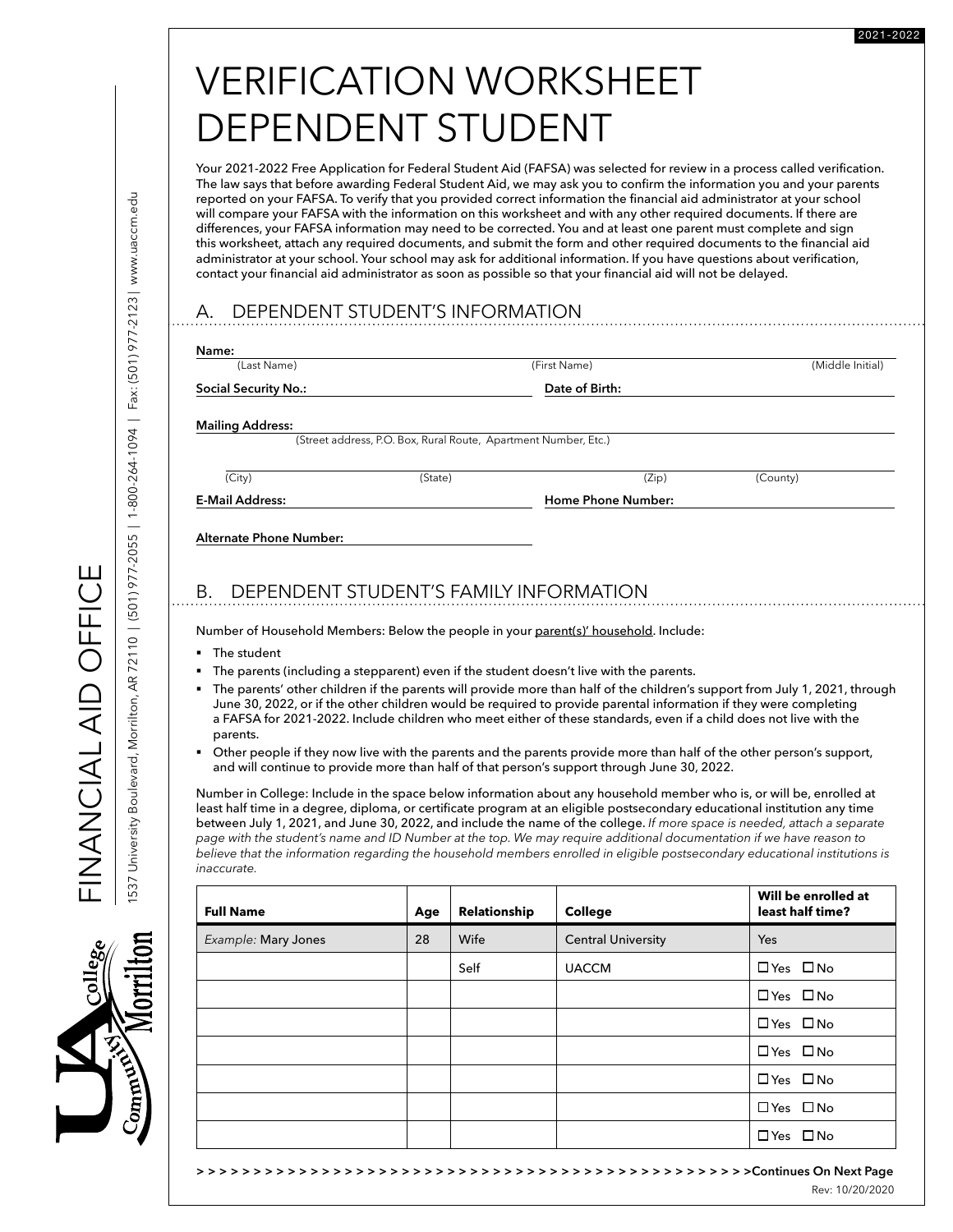**Page 2 of Verification Worksheet Dependent Student**

# C. DEPENDENT STUDENT'S INCOME INFORMATION TO BE VERIFIED

## **TAX RETURN FILERS-Important Notice: If the student filed, or will file, an amended 2019 IRS tax return, the student must contact the financial aid administrator before completing this section.**

#### **INSTRUCTIONS**

Complete this section if the student, filed or will file a 2019 income tax return with the IRS. The best way to verify income is by using the IRS Data Retrieval Tool that is part of FAFSA on the Web. If the student has not already used the tool, the student should go to FAFSA.gov, log in to their FAFSA record, select "Make FAFSA Corrections," and navigate to the Financial Information section of the form. From there, follow the instructions to determine if they are eligible to use the IRS Data Retrieval Tool to transfer 2019 IRS income tax information into the student's FAFSA. It takes up to two weeks for IRS income information to be available for the IRS Data Retrieval Tool for electronic IRS tax return filers, and up to eight weeks for paper IRS tax return filers. If you need more information about when or how to use the IRS Data Retrieval Tool, please see your financial aid administrator.

#### **CHECK THE BOX THAT APPLIES**:

- П. I, the student have used the IRS Data Retrieval Tool in FAFSA on the Web to retrieve and transfer 2019 IRS income information into the student's FAFSA, either on the initial FAFSA or when making a correction to the FAFSA. *The student's school will use the IRS information that was transferred in the verification process.*
- I, the student have not yet used the IRS Data Retrieval Tool in FAFSA on the Web, but will use the tool to retrieve and  $\Box$ transfer 2019 IRS income information into the student's FAFSA once the student has filed a 2019 IRS tax return. See instructions above for information on how to use the IRS Data Retrieval Tool. The student's school cannot complete the verification process until the IRS information has been transferred into the FAFSA.
- П. I, the student, am unable or choose not to use the IRS Data Retrieval Tool in FAFSA on the Web, and I will submit to the school 2019 IRS tax return transcript(s) --- not photocopies of the income tax return
	- A **2019 IRS Tax Return Transcript** may be obtained through:
		- **• Get Transcript by Mail** Go to www.IRS.gov, under the tools heading, click "Get a Tax Transcript by MAIL." Make sure to request the "IRS Tax Return Transcript" and not the "IRS Tax Account Transcript."
	- **• Get Transcript Online** Go to www.IRS.gov, under the tools heading click "Get a Tax Transcript ONLINE." Make sure to request the "IRS Tax Return Transcript" and not the "IRS Tax Account Transcript." The user must have (1) access to a valid email, (2) a text-enabled mobile phone (pay-as-you-go plans cannot be used) in the user's name, and (3) specific financial account numbers (such as a credit card number or an account number for a home mortgage or auto loan.) The transcript displays online upon successful completion of the IRS's two-step authentication.
	- **• Telephone Request** 1-800-908-9946
	- **• Paper Request Form** IRS Form 4506T-EZ or IRS Form 4506-T

In most cases, for electronic tax return filers, 2019 IRS income tax return information is available for the IRS DRT or the IRS Tax Return Transcript within 2-3 weeks after the 2019 electronic IRS income tax return has been accepted by the IRS. Generally, for filers of 2019 paper IRS income tax returns, the 2019 IRS income tax return information is available for the IRS DRT or the Tax Return Transcript within 6-8 weeks after the 2019 paper IRS income tax return has been received by the IRS. Contact the financial aid office if more information is needed about using the IRS DRT or obtaining an IRS Tax Return Transcript.

- $\Box$ Check here if the student's IRS tax return transcript is attached to this worksheet.
- $\Box$ Check here if the student's IRS tax return transcript will be submitted to the student's school later. Verification cannot be completed until the IRS tax return transcript has been submitted to the student's school.

## **Tax Return Non-Filers - Complete this section if the student will not file and is not required to file a 2019 income tax return with the IRS.**

- $\Box$ The student was not employed and had NO income earned from work in 2019.
- $\Box$ The student was employed in 2019 and has listed below the names of all the student's employers, the amount earned from each employer in 2019, and whether an IRS W-2 form is attached. Attach copies of all 2019 IRS W-2 forms issued to the student by employers. *List every employer even if the company did not issue an IRS W-2 form. If more space is needed, attach a separate page with the student's name and ID Number at the top.*

FINANCIAL AID OFFICE

FINANCIA IND OFFICE

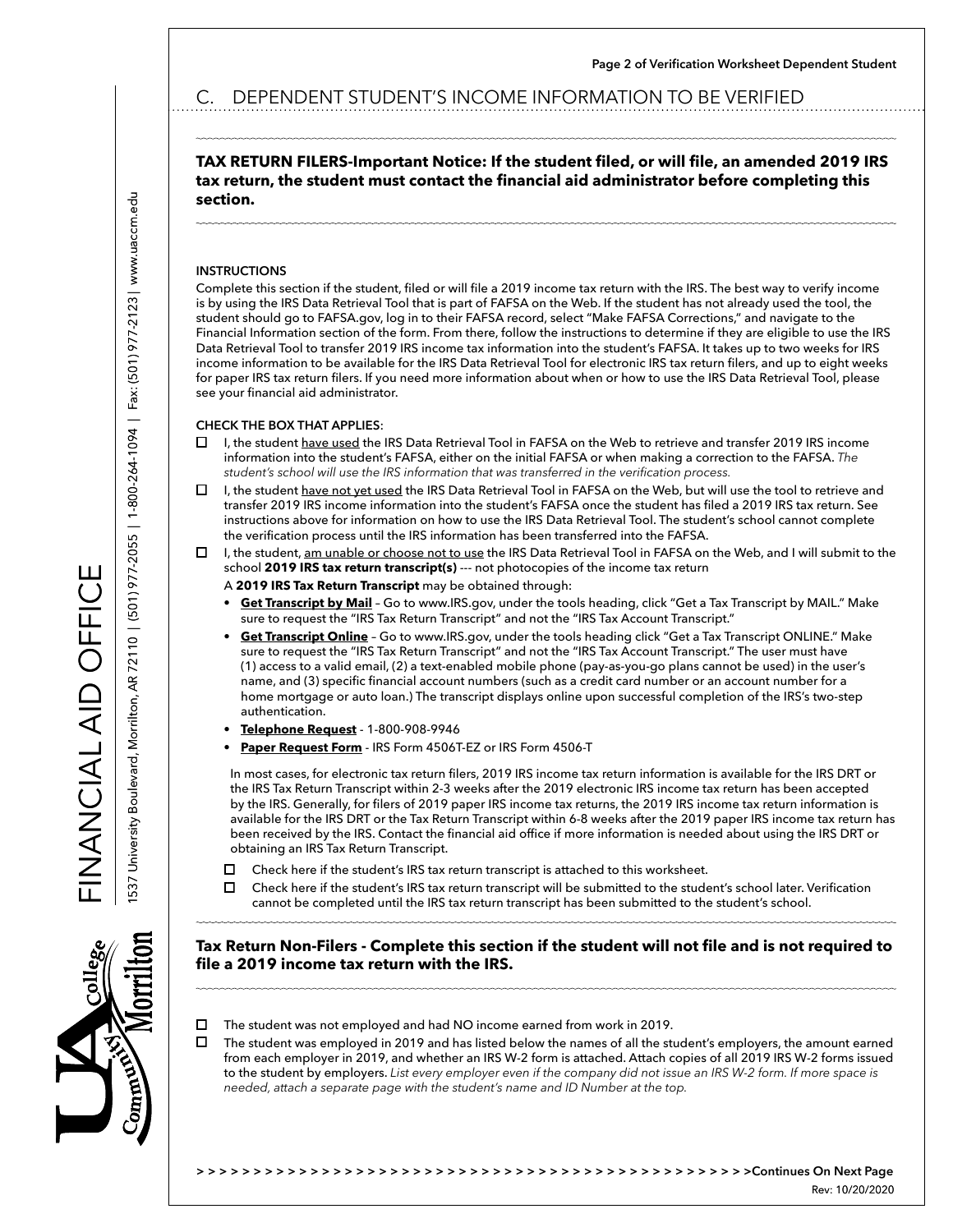| <b>Employer's Name</b>         | 2019 Amount Earned | IRS W-2 Attached     |
|--------------------------------|--------------------|----------------------|
| Example: Suzy's Auto Body Shop | \$2,000            | Yes                  |
|                                |                    | $\Box$ Yes $\Box$ No |
|                                |                    | $\Box$ Yes $\Box$ No |

**Page 3 of Verification Worksheet Dependent Student**

# D. PARENTS INCOME INFORMATION TO BE VERIFIED

Note: if two parents were reported in Section B of this worksheet, the instructions and certifications below refer and apply to both parents. Notify the financial aid office if the parents filed separate IRS income tax returns for 2019 or had a change in marital status after December 31, 2019. 

## **TAX RETURN FILERS-Important Notice: If the student's parent(s) filed, or will file, an amended 2019 IRS tax return, the student must contact the financial aid administrator before completing this section.**

#### **INSTRUCTIONS**

Complete this section if the student's parent(s), filed or will file a 2019 income tax return with the IRS. The best way to verify income is by using the IRS Data Retrieval Tool that is part of FAFSA on the Web. If the student's parent(s) has not already used the tool, the parent and the students should go to FAFSA.gov, log in to the student's FAFSA record, select "Make FAFSA Corrections," and navigate to the Financial Information section of the form. From there, follow the instructions to determine if the parent(s) is eligible to use the IRS Data Retrieval Tool to transfer 2019 IRS income tax information into the student's FAFSA. It takes up to two weeks for IRS income information to be available for the IRS Data Retrieval Tool for electronic IRS tax return filers, and up to eight weeks for paper IRS tax return filers. If you need more information about when or how to use the IRS Data Retrieval Tool, please see your financial aid administrator.

#### **Check the box that applies**

- $\Box$ The parent(s) has used the IRS Data Retrieval Tool in FAFSA on the Web to retrieve and transfer 2019 IRS income information into the student's FAFSA, either on the initial FAFSA or when making a correction to the FAFSA. *The student's school will use the IRS information transferred in the verification process.*
- □ The parent(s) has not yet used the IRS Data Retrieval Tool in FAFSA on the Web, but will use the tool to retrieve and transfer 2019 IRS income information into the student's FAFSA once the parent has filed a 2019 IRS tax return. See instructions above for information on how to use the IRS Data Retrieval Tool. *The student's financial aid administrator cannot complete verification until the parents has transferred IRS information into the student's FAFSA.*
- $\Box$ The parent(s) is unable or chooses not to use the IRS Data Retrieval Tool, and the parent will submit to the student's school a copy of the parent's 2019 IRS tax return transcript(s)—not photocopies of the income tax return.
	- A *2019 IRS tax Return Transcript* may be obtained through:
	- **• Get Transcript by Mail Go to www.IRS.gov, under the tools heading, click "Get a Tax Transcript by MAIL." Make sure to request the "IRS Tax Return Transcript" and not the "IRS Tax Account Transcript."**
	- **• Get Transcript Online Go to www.IRS.gov, under the tools heading click "Get a Tax Transcript ONLINE." Make sure to request the "IRS Tax Return Transcript" and not the "IRS Tax Account Transcript." The user must have (1) access to a valid email, (2) a text-enabled mobile phone (pay-as-you-go plans cannot be used) in the user's name, and (3) specific financial account numbers (such as a credit card number or an account number for a home mortgage or auto loan.) The transcript displays online upon successful completion of the IRS's two-step authentication.**
	- **• Telephone Request** 1-800-908-9946
	- **• Paper Request Form** IRS Form 4506T-EZ or IRS Form 4506-T

In most cases, for electronic tax return filers, 2019 IRS income tax return information is available for the IRS DRT or the IRS Tax Return Transcript within 2-3 weeks after the 2019 electronic IRS income tax return has been accepted by the IRS. Generally, for filers of 2019 paper IRS income tax returns, the 2019 IRS income tax return information is available for the IRS DRT or the Tax Return Transcript within 6-8 weeks after the 2019 paper IRS income tax return has been received by the IRS. Contact the financial aid office if more information is needed about using the IRS DRT or obtaining an IRS Tax Return Transcript.

If the parents are married, and separate 2019 tax returns were filed, 2019 IRS tax return transcripts must be submitted for **each parent**.

- П. Check here if the student's parent(s) IRS tax return transcript is attached to this worksheet.
- $\Box$ Check here if the IRS tax return transcript(s) will be submitted to the student's school later. Verification cannot be completed until the IRS tax return transcript has been submitted to the school.

FINANCIAL AID OFFICE

FINANCIA LATO DEFICE